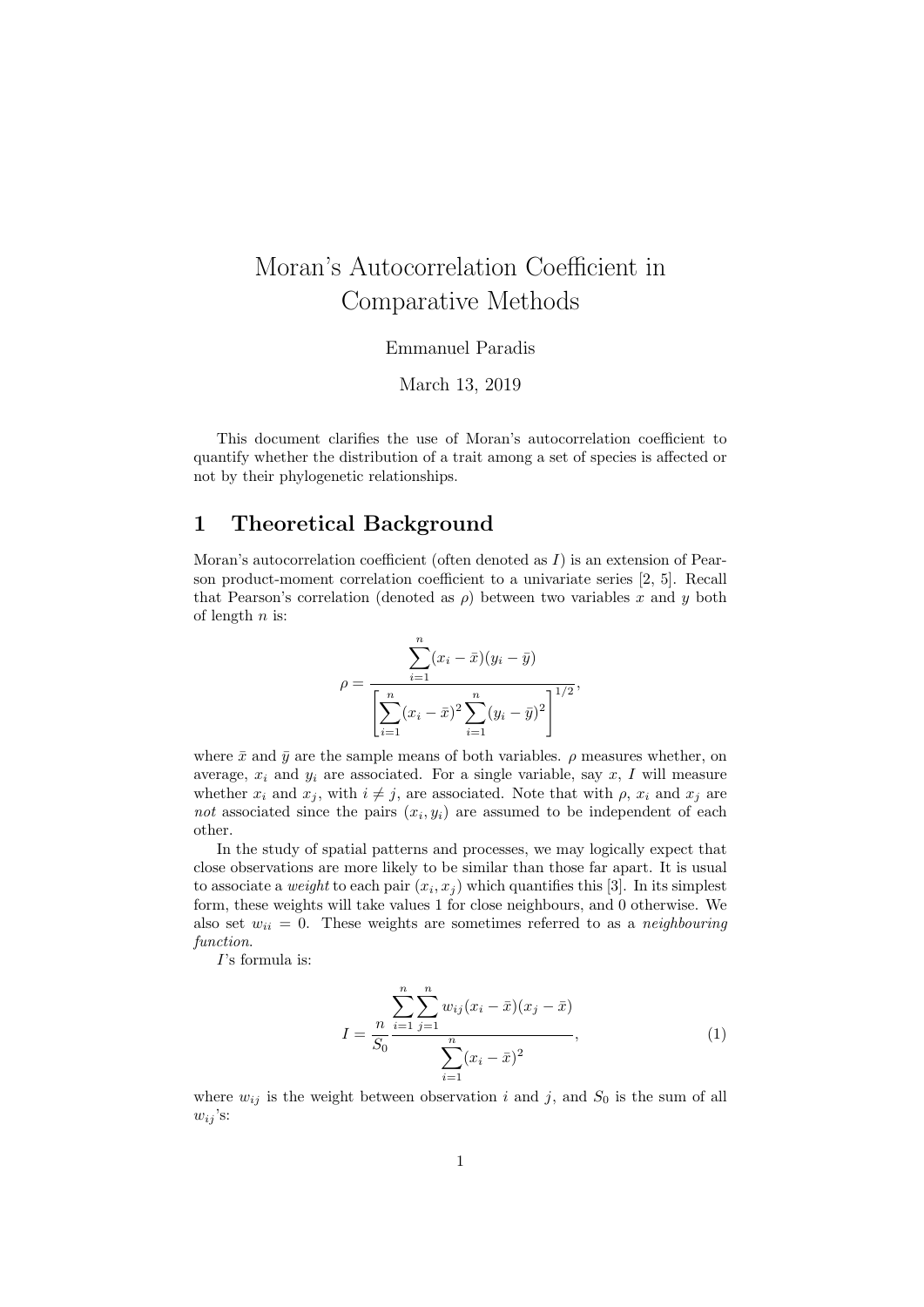$$
S_0 = \sum_{i=1}^n \sum_{j=1}^n w_{ij}.
$$

Quite not so intuitively, the expected value of  $I$  under the null hypothesis of no autocorrelation is not equal to zero but given by  $I_0 = -1/(n-1)$ . The expected variance of  $I_0$  is also known, and so we can make a test of the null hypothesis. If the observed value of I (denoted  $\hat{I}$ ) is significantly greater than  $I_0$ , then values of x are positively autocorrelated, whereas if  $\hat{I} < I_0$ , this will indicate negative autocorrelation. This allows us to design one- or two-tailed tests in the standard way.

Gittleman & Kot  $[4]$  proposed to use Moran's I to test for "phylogenetic effects". They considered two ways to calculate the weights  $w$ :

- With phylogenetic distances among species, e.g.,  $w_{ij} = 1/d_{ij}$ , where  $d_{ij}$ are distances measured on a tree.
- With taxonomic levels where  $w_{ij} = 1$  if species i and j belong to the same group, 0 otherwise.

Note that in the first situation, there are quite a lot of possibilities to set the weights. For instance, Gittleman & Kot also proposed:

$$
w_{ij} = 1/d_{ij}^{\alpha} \quad \text{if } d_{ij} \le c
$$
  

$$
w_{ij} = 0 \quad \text{if } d_{ij} > c,
$$

where  $c$  is a cut-off phylogenetic distance above which the species are considered to have evolved completely independently, and  $\alpha$  is a coefficient (see [4] for details). By analogy to the use of a spatial correlogram where coefficients are calculated assuming different sizes of the "neighbourhood" and then plotted to visualize the spatial extent of autocorrelation, they proposed to calculate I at different taxonomic levels.

### 2 Implementation in ape

From version 1.2-6, ape has functions Moran.I and correlogram.formula implementing the approach developed by Gittleman & Kot. There was an error in the help pages of ?Moran.I (corrected in ver. 2.1) where the weights were referred to as "distance weights". This has been wrongly interpreted in my book [6, pp. 139–142]. The analyses below aim to correct this.

#### 2.1 Phylogenetic Distances

The data, taken from [1], are the log-transformed body mass and longevity of five species of primates:

```
> body <- c(4.09434, 3.61092, 2.37024, 2.02815, -1.46968)
> longevity <- c(4.74493, 3.3322, 3.3673, 2.89037, 2.30259)
> names(body) <- names(longevity) <- c("Homo", "Pongo", "Macaca", "Ateles", "Galago")
```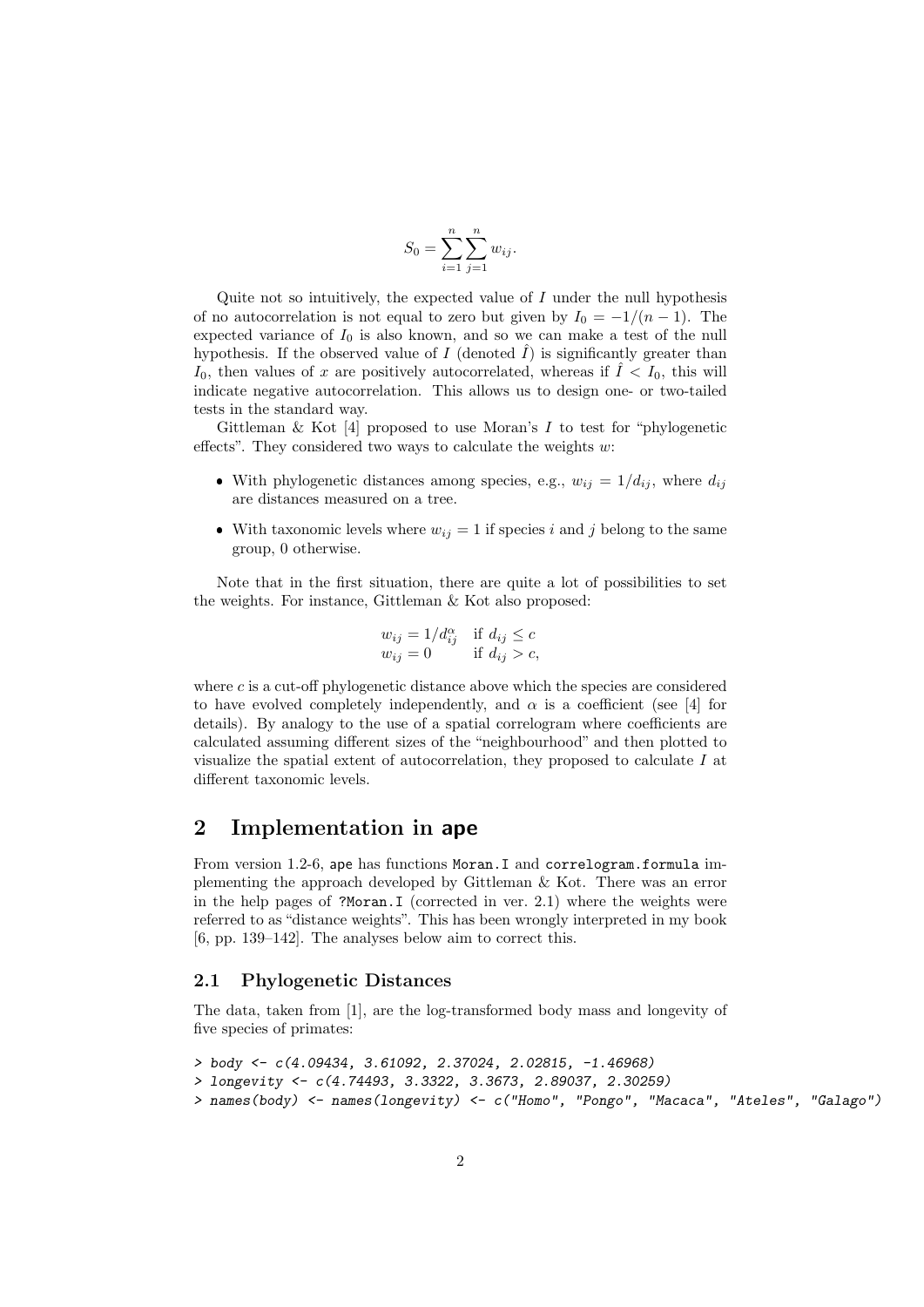The tree has branch lengths scaled so that the root age is one. We read the tree with ape, and plot it:

```
> library(ape)
> trnwk <- "((((Homo:0.21,Pongo:0.21):0.28,Macaca:0.49):0.13,Ateles:0.62)"
> trnwk[2] <- ":0.38,Galago:1.00);"
> tr <- read.tree(text = trnwk)
> plot(tr)> axisPhylo()
```


We choose the weights as  $w_{ij} = 1/d_{ij}$ , where the d's is the distances measured on the tree:

> w <- 1/cophenetic(tr) > w

Homo Pongo Macaca Ateles Galago Homo Inf 2.3809524 1.0204082 0.8064516 0.5 Pongo 2.3809524 Inf 1.0204082 0.8064516 0.5 Macaca 1.0204082 1.0204082 Inf 0.8064516 0.5 Ateles 0.8064516 0.8064516 0.8064516 Inf 0.5 Galago 0.5000000 0.5000000 0.5000000 0.5000000 Inf

Of course, we must set the diagonal to zero:

 $> diag(w) < -0$ 

We can now perform the analysis with Moran's  $I$ :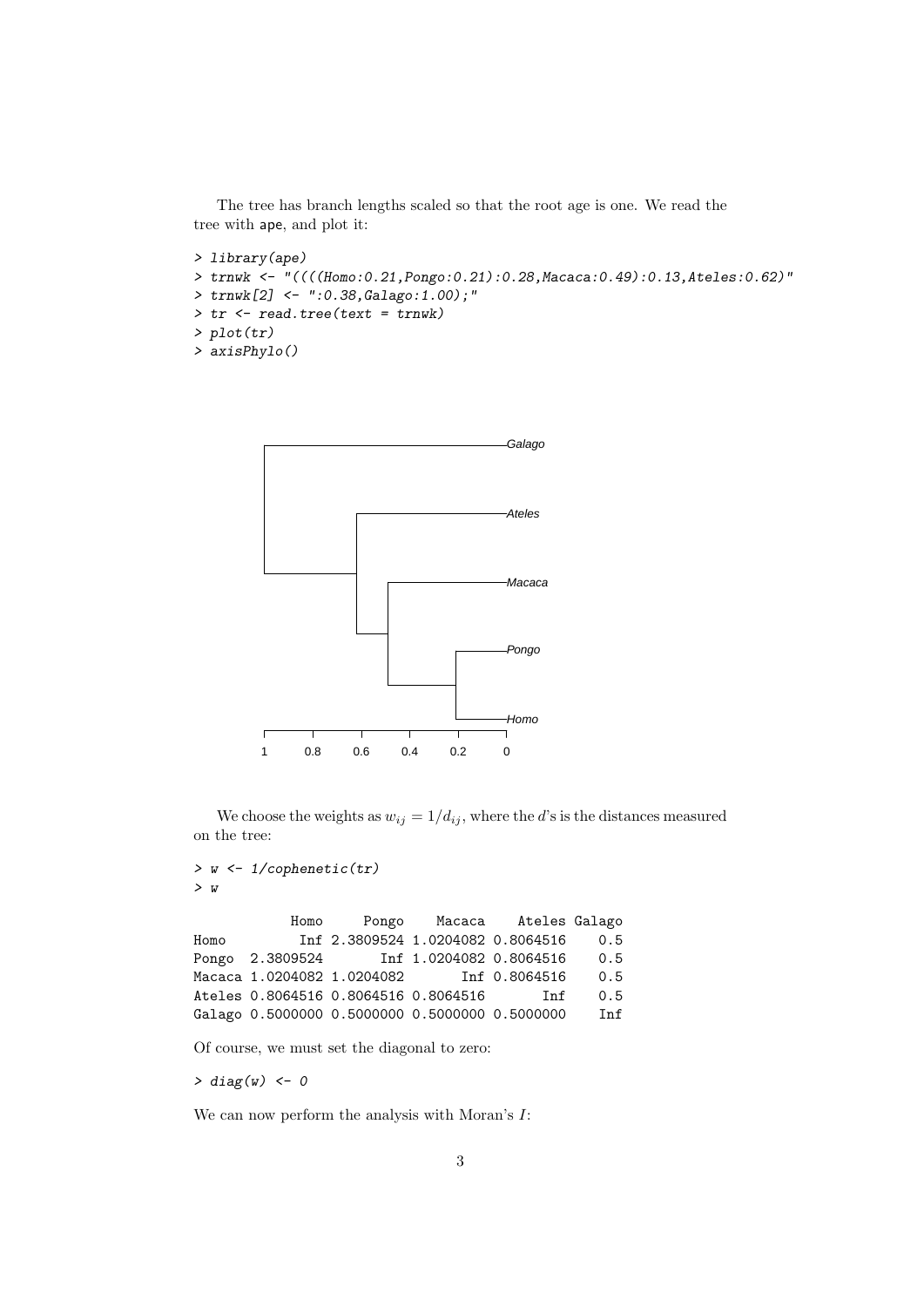```
> Moran.I(body, w)
$observed
[1] -0.07312179$expected
[1] -0.25$sd
[1] 0.08910814
$p.value
[1] 0.04714628
```
Not surprisingly, the results are opposite to those in [6] since, there, the distances (given by cophenetic $(tr)$ ) were used as weights. (Note that the argument dist has been since renamed  $weight.^1$ ) We can now conclude for a slighly significant positive phylogenetic correlation among body mass values for these five species.

The new version of Moran. I gains the option alternative which specifies the alternative hypothesis ("two-sided" by default, i.e.,  $H_1: I \neq I_0$ ). As expected from the above result, we divide the  $P$ -value be two if we define  $H_1$  as  $I > I_0$ :

 $>$  Moran. I(body, w, alt = "greater") \$observed [1] -0.07312179 \$expected

 $[1] -0.25$ 

\$sd [1] 0.08910814

\$p.value [1] 0.02357314

The same analysis with longevity gives:

```
> Moran.I(longevity, w)
```

```
$observed
[1] -0.1837739
```
\$expected  $[1] -0.25$ 

<sup>&</sup>lt;sup>1</sup>The older code was actually correct; nevertheless, it has been rewritten, and is now much faster. The documentation has been clarified. The function correlogram.phylo, which computed Moran's I for a tree given as argument using the distances among taxa, has been removed.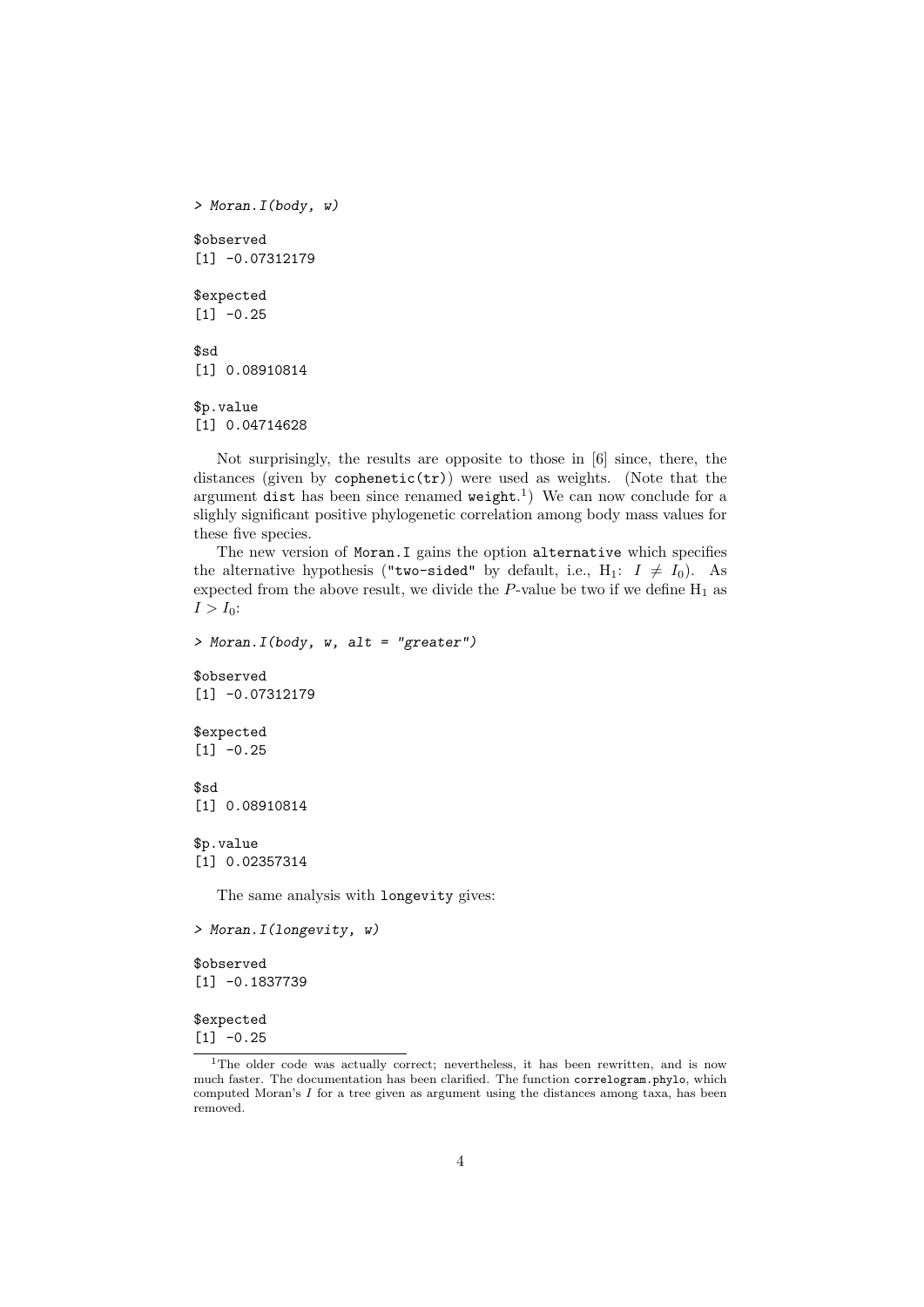$$sd$ [1] 0.09114549 \$p.value

[1] 0.4674727

As for body, the results are nearly mirrored compared to [6] where a nonsignificant negative phylogenetic correlation was found: it is now positive but still largely not significant.

#### 2.2 Taxonomic Levels

The function correlogram.formula provides an interface to calculate Moran's I for one or several variables giving a series of taxonomic levels. An example of its use was provided in [6, pp. 141–142]. The code of this function has been simplified, and the graphical presentation of the results have been improved.

correlogram.formula's main argument is a formula which is "sliced", and Moran.I is called for each of these elements. Two things have been changed for the end-user at this level:

- 1. In the old version, the rhs of the formula was given in the order of the taxonomic hierarchy: e.g., Order/SuperFamily/Family/Genus. Not respecting this order resulted in an error. In the new version, any order is accepted, but the order given is then respected when plotted the correlogram.
- 2. Variable transformations (e.g., log) were allowed on the lhs of the formula. Because of the simplification of the code, this is no more possible. So it is the responsibility of the user to apply any tranformation before the analysis.

Following Gittleman & Kot [4], the autocorrelation at a higher level (e.g., family) is calculated among species belonging to the same category and to different categories at the level below (genus). To formalize this, let us write the different levels as  $X^1/X^2/X^3/\ldots/X^n$  with  $X^n$  being the lowest one (Genus in the above formula):

$$
w_{ij} = 1 \quad \text{if } X_i^k = X_j^k \text{ and } X_i^{k+1} \neq X_j^{k+1}
$$
\n
$$
w_{ij} = 0 \quad \text{otherwise}
$$
\n
$$
w_{ij} = 1 \quad \text{if } X_i^k = X_j^k
$$
\n
$$
w_{ij} = 0 \quad \text{otherwise}
$$
\n
$$
k = n
$$

This is thus different from the idea of a "neighbourhood" of different sizes, but rather similar to the idea of partial correlation where the influence of the lowest level is removed when considering the highest ones [4].

To repeat the analyses on the carnivora data set, we first  $log_{10}$ -transform the variables mean body mass (SW) and the mean female body mass (FW):

```
> data(carnivora)
> carnivora$log10SW <- log10(carnivora$SW)
> carnivora$log10FW <- log10(carnivora$FW)
```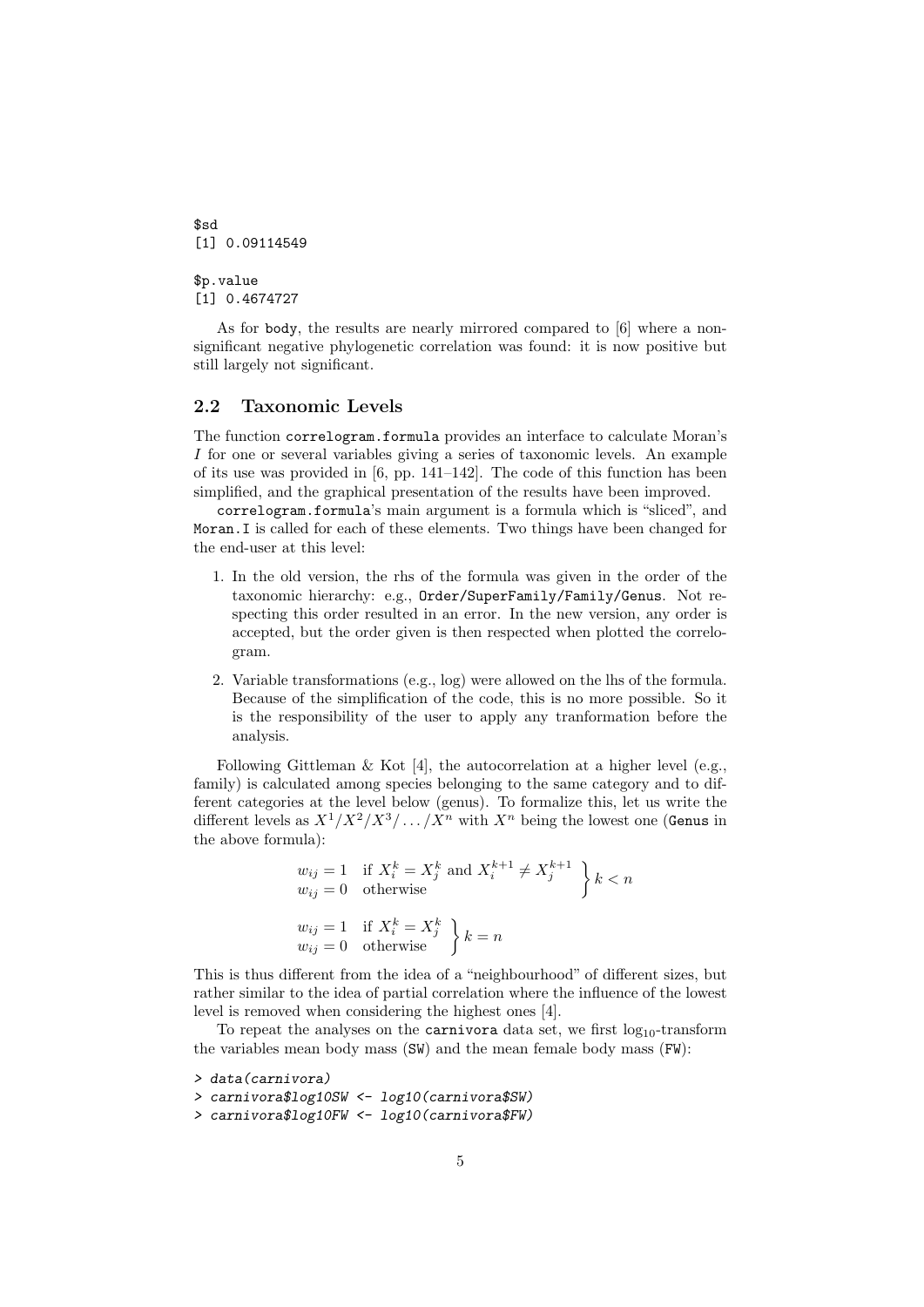We first consider a single variable analysis (as in [6]):

```
> fm1.carn <- log10SW ~ Order/SuperFamily/Family/Genus
> co1 <- correlogram.formula(fm1.carn, data = carnivora)
> plot(co1)
```


A legend now appears by default, but can be removed with legend = FALSE. Most of the appearance of the graph can be customized via the option of the plot method (see ?plot.correlogram for details). This is the same analysis than the one displayed on Fig. 6.3 of [6].

When a single variable is given in the lhs in correlogram.formula, an object of class "correlogram" is returned as above. If several variables are analysed simultaneously, the object returned is of class "correlogramList", and the correlograms can be plotted together with the appropriate plot method:

```
> fm2.carn <- log10SW + log10FW ~ Order/SuperFamily/Family/Genus
> co2 <- correlogram.formula(fm2.carn, data = carnivora)
> print(plot(co2))
```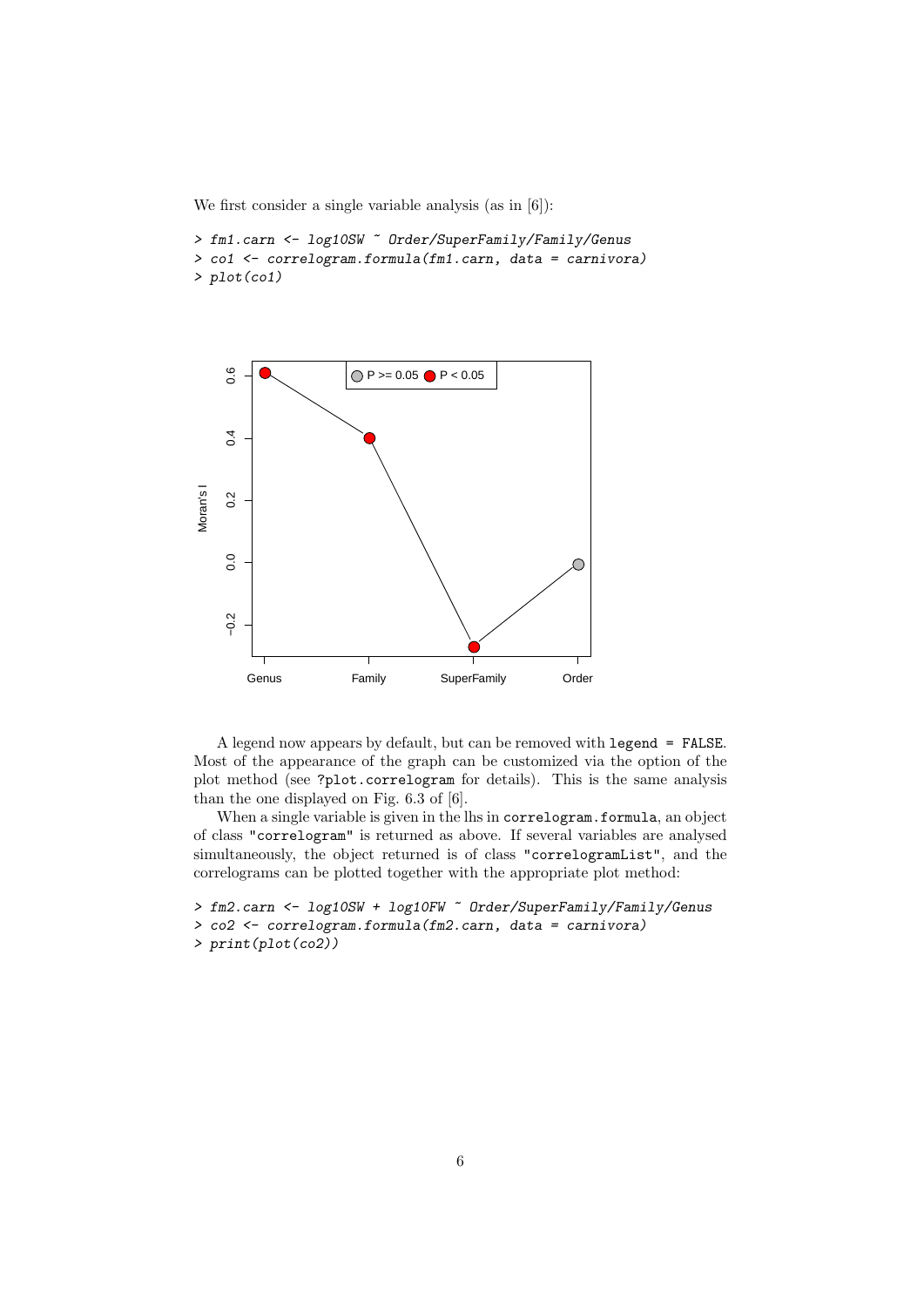

By default, lattice is used to plot the correlograms on separate panels; using lattice = FALSE (actually the second argument, see ?plot.correlogramList) makes a standard graph superimposing the different correlograms:

> plot(co2, FALSE)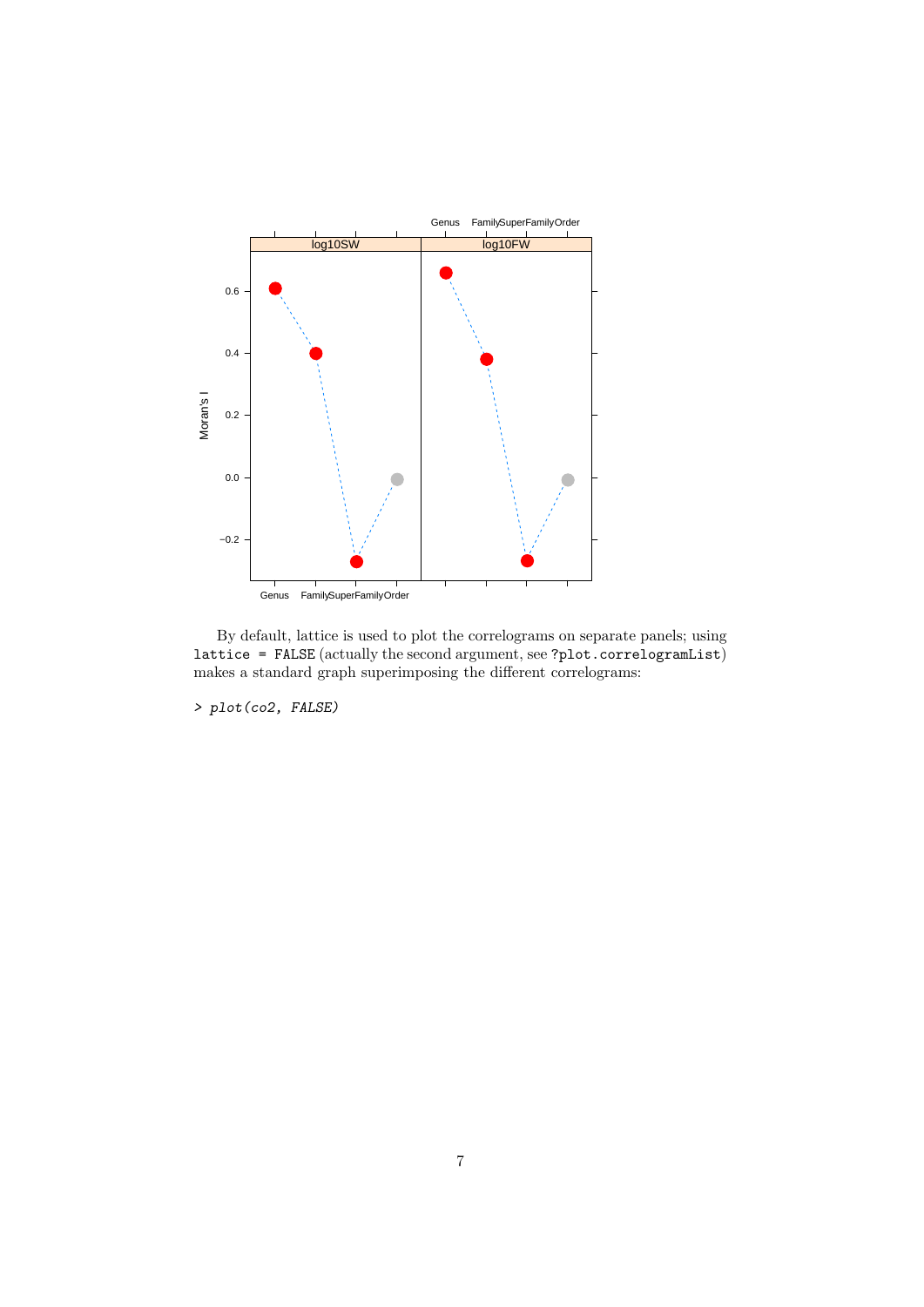

The options are roughly the same than above, but do not have always the same effect since lattice and base graphics do not have the same graphical parameters. For instance, legend = FALSE has no effect if lattice = TRUE.

## 3 Implementation in ade4

The analysis done with ade4 in [6] suffers from the same error than the one done with Moran.I since it was also done with a distance matrix. So I correct this below:

```
> library(ade4)
> gearymoran(w, data.frame(body, longevity))
class: krandtest
Monte-Carlo tests
Call: as.krandtest(sim = matrix(res$result, ncol = nvar, byr = TRUE),
   obs = res$obs, alter = alter, names = test.names)
Test number: 2
Permutation number: 999
Alternative hypothesis: greater
      Test Obs Std.Obs Pvalue
1 body -0.06256789 2.1523342 0.001
2 longevity -0.22990437 0.3461414 0.414
other elements: NULL
```